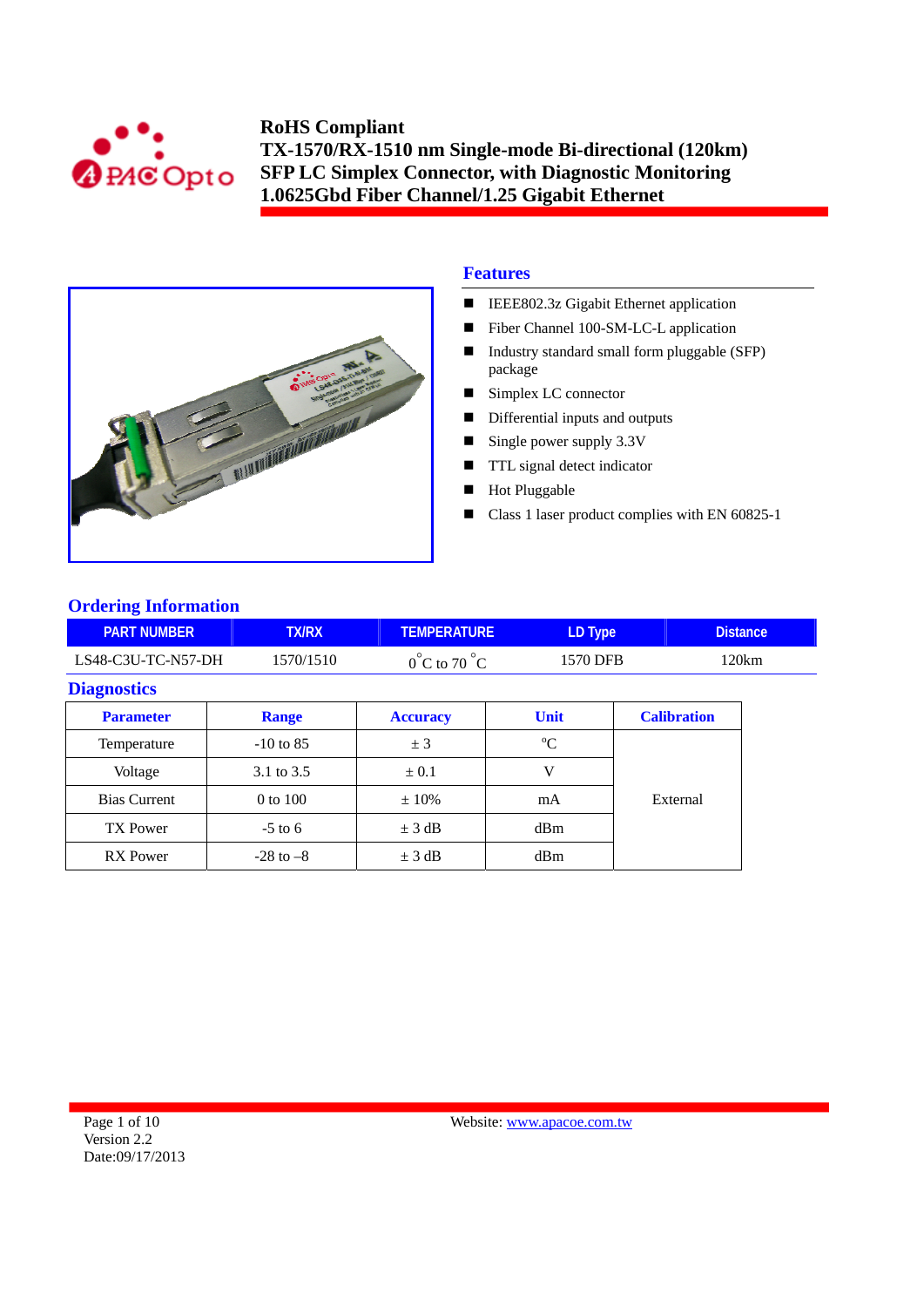

## **Absolute Maximum Ratings**

| <b>PARAMETER</b>                        | <b>SYMBOL</b>     | <b>MIN</b>       | <b>MAX</b> | <b>UNITS</b> | <b>NOTE</b> |  |  |
|-----------------------------------------|-------------------|------------------|------------|--------------|-------------|--|--|
| <b>Storage Temperature</b>              | $T_S$             | $-40$            | 85         | $^{\circ}C$  |             |  |  |
| <b>Supply Voltage</b>                   | <i>Vcc</i>        | $-0.5$           | 4.0        | V            |             |  |  |
| Input Voltage                           | $V_{I\!N}$        | $-0.5$           | Vcc        | V            |             |  |  |
| <b>Recommended Operating Conditions</b> |                   |                  |            |              |             |  |  |
| <b>PARAMETER</b>                        | <b>SYMBOL</b>     | <b>MIN</b>       | <b>MAX</b> | <b>UNITS</b> | <b>NOTE</b> |  |  |
| <b>Case Operating Temperature</b>       | $T_C$             | $\boldsymbol{0}$ | 70         | $^{\circ}$ C |             |  |  |
| <b>Supply Voltage</b>                   | <i>Vcc</i>        | 3.1              | 3.5        | V            |             |  |  |
| <b>Supply Current</b>                   | $I_{TX} + I_{RX}$ | ---              | 300        | mA           |             |  |  |
| Dispersion tolerance                    | DS                | $-450$           | 2400       | ps/nm        |             |  |  |
| <b>Dispersion Penalty</b>               | $\boldsymbol{P}$  | ---              | 1.0        | dB           |             |  |  |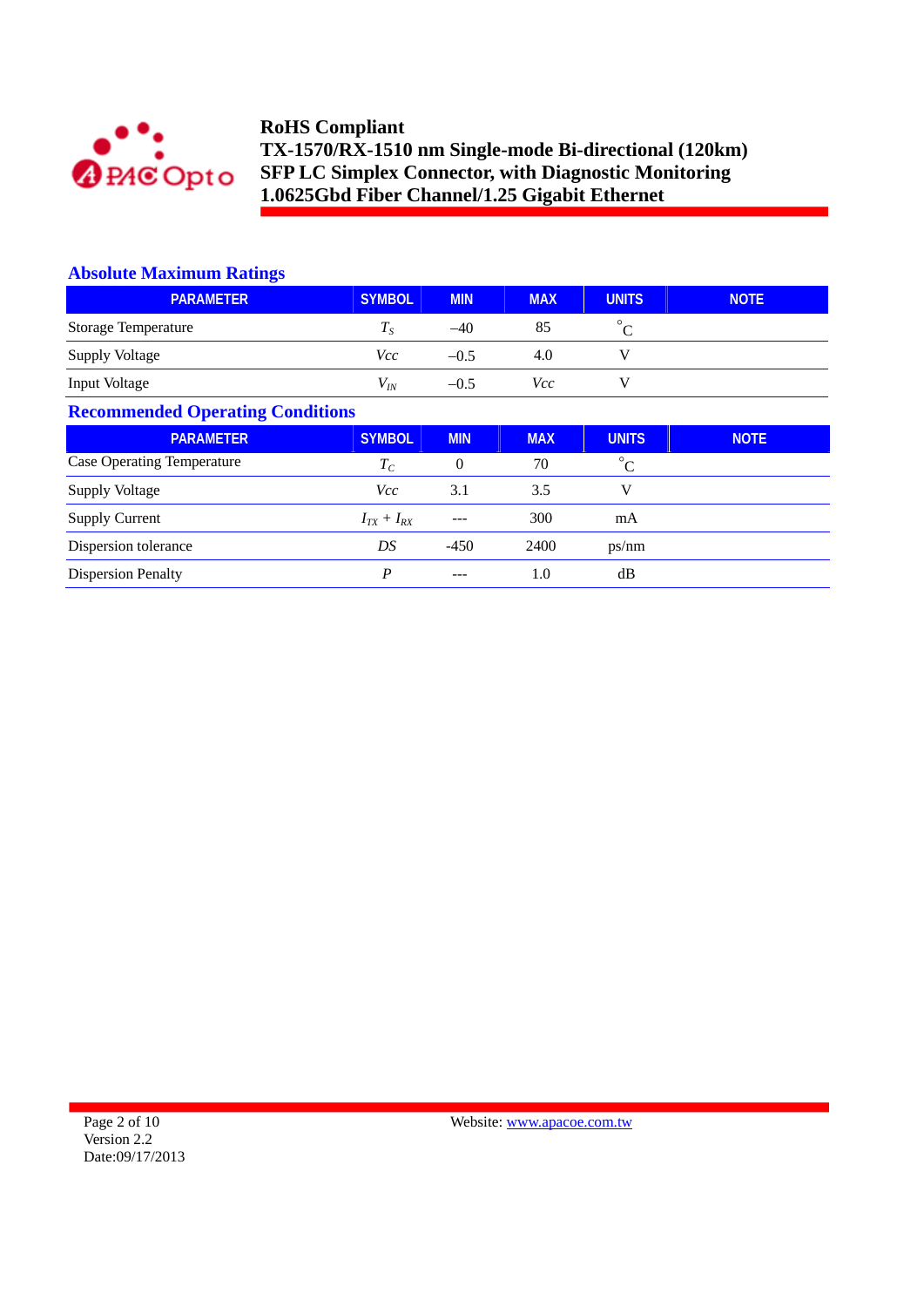

# **Transmitter Electro-optical Characteristics**

| $Vcc = 3.1$ V to 3.5 V, $T_C = 0$ °C to 70 °C        |                                    |            |      |                           |              |             |
|------------------------------------------------------|------------------------------------|------------|------|---------------------------|--------------|-------------|
| <b>PARAMETER</b>                                     | <b>SYMBOL</b>                      | <b>MIN</b> | TYP. | <b>MAX</b>                | <b>UNITS</b> | <b>NOTE</b> |
| <b>Output Optical Power</b><br>$9/125 \ \mu m$ fiber | $P_{out}$                          | $-2$       | ---  | $+3$                      | dBm          | Average     |
| <b>Extinction Ratio</b>                              | ER                                 | 9          | ---  | ---                       | dB           |             |
| Center Wavelength                                    | $\lambda_C$                        | 1560       | 1570 | 1580                      | nm           |             |
| Spectral Width (-20dB)                               | $\Delta \lambda$                   | ---        |      | 0.5                       | nm           |             |
| Side Mode Suppression Ratio                          | <b>SMSR</b>                        | 30         | ---  |                           | dB           |             |
| Rise/Fall Time, (20-80%)                             | $T_{r,f}$                          | ---        |      | 260                       | ps           |             |
| <b>Relative Intensity Noise</b>                      | <b>RIN</b>                         |            |      | $-120$                    | dB/Hz        |             |
| <b>Total Jitter</b>                                  | ТJ                                 |            |      | 227                       | ps           |             |
| Output Eye                                           |                                    |            |      | Compliant with IEEE802.3z |              |             |
| Max. $P_{out}$ TX-DISABLE Asserted                   | $P_{OFF}$                          | ---        |      | $-45$                     | dBm          |             |
| Differential Input Voltage                           | $V_{\text{DIFF}}$                  | 0.4        | ---  | 2.0                       | V            |             |
| <b>Transmit Fault Output-Low</b>                     | TX_FAULTL                          | 0.0        | ---  | 0.5                       | V            |             |
| Transmit Fault Output-High                           | $TX$ <sub>-FAULT<sub>H</sub></sub> | 2.4        | ---  | $V_{CC}$                  | V            |             |
| Time to initialize, include reset of<br>TX_FAULT     | $t$ _init                          |            |      | 300                       | ms           |             |
| TX_FAULT from fault to assertion                     | t_fault                            | ---        | ---  | 100                       | $\mu$ s      |             |
| TX_DISABLE time to start reset                       | t reset                            | 10         | ---  | ---                       | $\mu$ s      |             |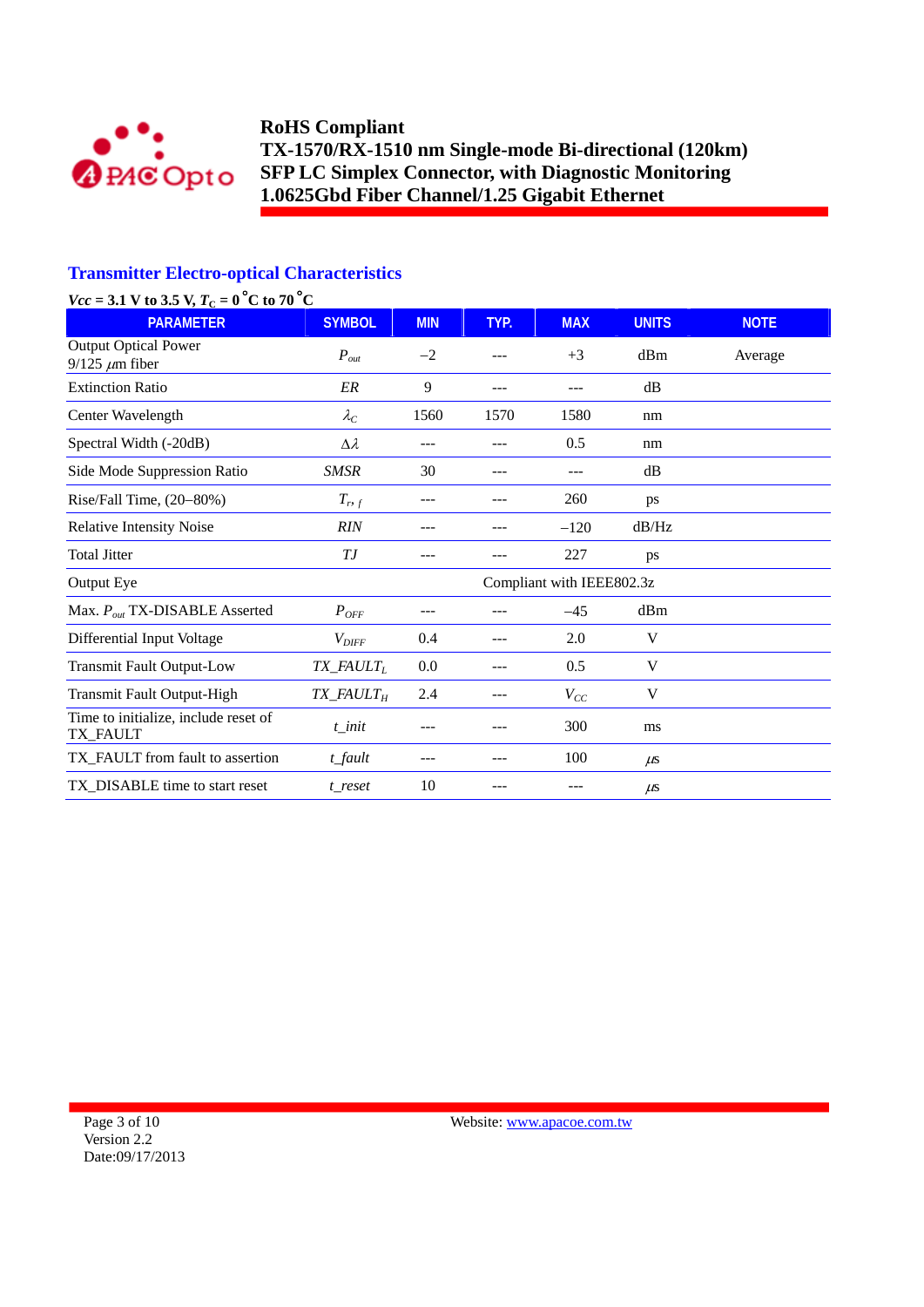

# **Receiver Electro-optical Characteristics**

| $Vcc = 3.1$ V to 3.5 V, $T_C = 0$ °C to 70 °C  |                     |                |      |            |              |                            |
|------------------------------------------------|---------------------|----------------|------|------------|--------------|----------------------------|
| <b>PARAMETER</b>                               | <b>SYMBOL</b>       | <b>MIN</b>     | TYP. | <b>MAX</b> | <b>UNITS</b> | <b>NOTE</b>                |
| <b>Optical Input Power-maximum</b>             | $P_{IN}$            | $-8$           | ---  | ---        | dBm          | $BER < 10^{-12}$           |
| <b>RX</b> Sensitivity                          | $P_{IN}$            | ---            | ---  | $-33$      | dBm          | PRBS7, BER < $10^{-12}$    |
| <b>Operating Center Wavelength</b>             | $\lambda_C$         | 1500           | ---  | 1520       | nm           |                            |
| <b>Optical Return Loss</b>                     | ORL                 | 14             | ---  | ---        | dB           | $\lambda = 1500 - 1520$ nm |
| Signal Detect-Asserted                         | $P_{A}$             | ---            |      | $-33$      | dBm          |                            |
| <b>Signal Detect-Deasserted</b>                | $P_D$               | $-45$          |      | ---        | dBm          |                            |
| Differential Output Voltage                    | $V_{\text{DIFF}}$   | 0.5            |      | 1.2        | V            |                            |
| Data Output Rise, Fall Time<br>$(20 - 80\%)$   | $T_{r,f}$           | ---            |      | 0.35       | ns           |                            |
| Receiver Loss of Signal Output<br>Voltage-Low  | $RX\_LOS_L$         | $\overline{0}$ | ---  | 0.5        | V            |                            |
| Receiver Loss of Signal Output<br>Voltage-High | RX LOS <sub>H</sub> | 2.4            | ---  | $V_{CC}$   | V            |                            |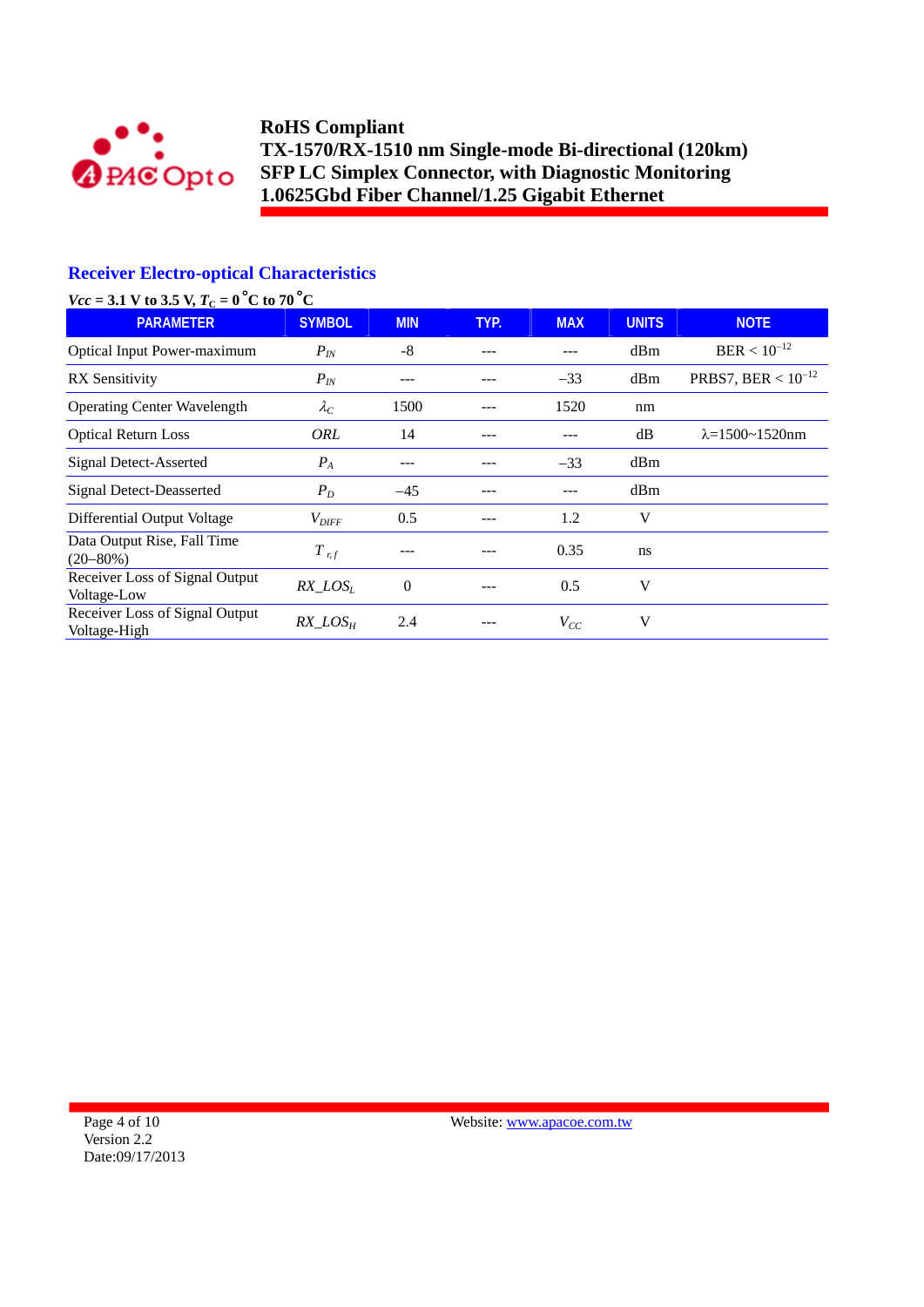

### **Block Diagram of Transceiver**



#### **Transmitter and Receiver Optical Sub-assembly Section**

A 1570 nm InGaAsP laser and an InGaAs PIN photodiode integrate with an WDM filter to form a bi-directional single fiber optical subassembly (OSA). The laser of OSA is driven by a LD driver IC which converts differential input LVPECL logic signals into an analog laser driving current. And, The photodiode of OSA is connected to a circuit providing post-amplification quantization, and optical signal detection.

#### **TX\_FAULT**

When sensing an improper power level in the laser driver, the SFP set this signal high and turns off the Laser. TX\_FAULT can be reset with the TX\_DISABLE line. The signal is in TTL level.

#### **TX\_DISABLE**

The TX\_DISABLE signal is high (TTL logic "1") to turn off the laser output.

### **Receive Loss (RX\_LOS)**

The RX\_LOS is high (logic "1") when there is no incoming light from the companion transceiver. This signal is normally used by the system for the diagnostic purpose. The signal is operated in TTL level.

Page 5 of 10 Version 2.2 Date:09/17/2013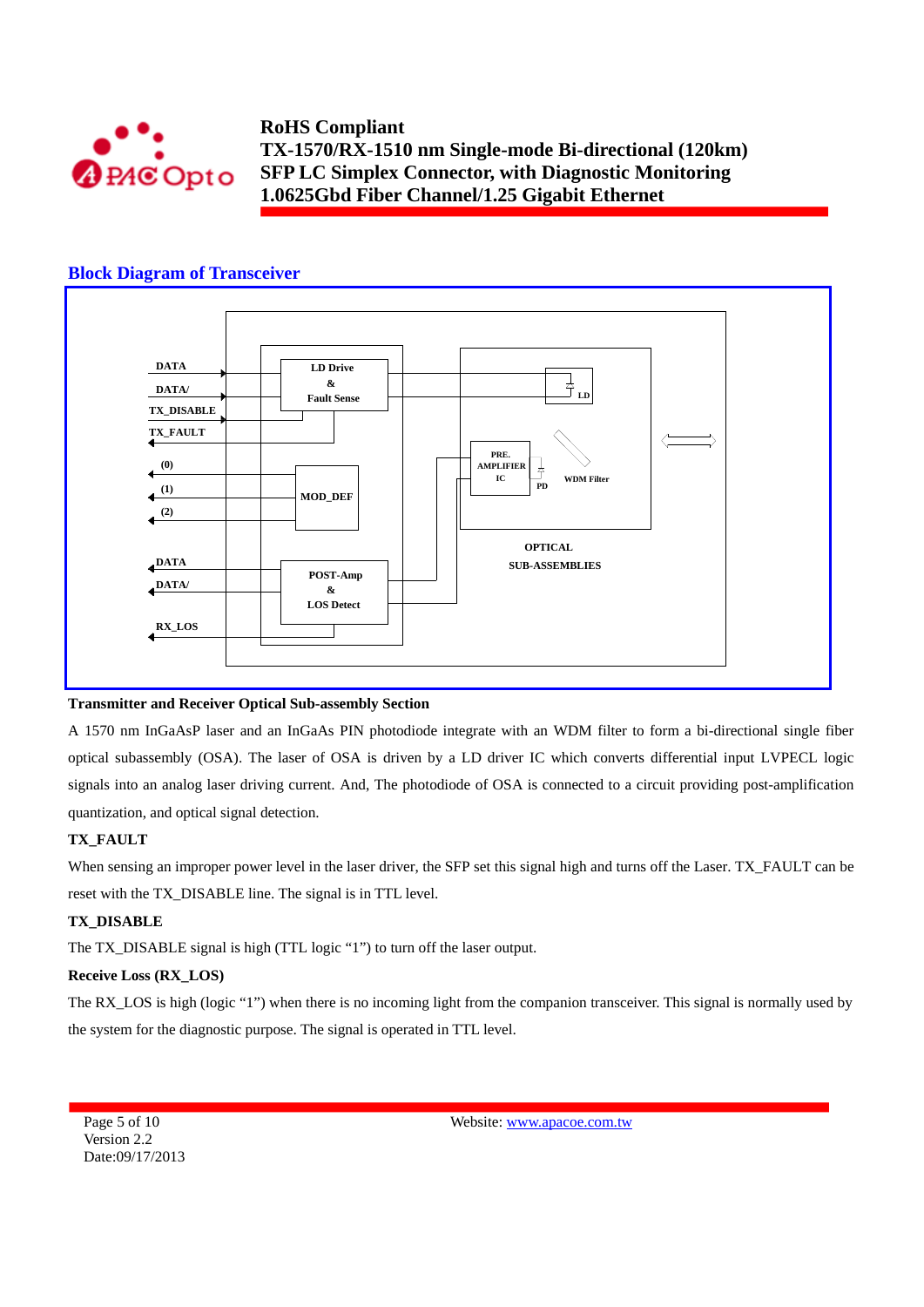

**Dimensions** 

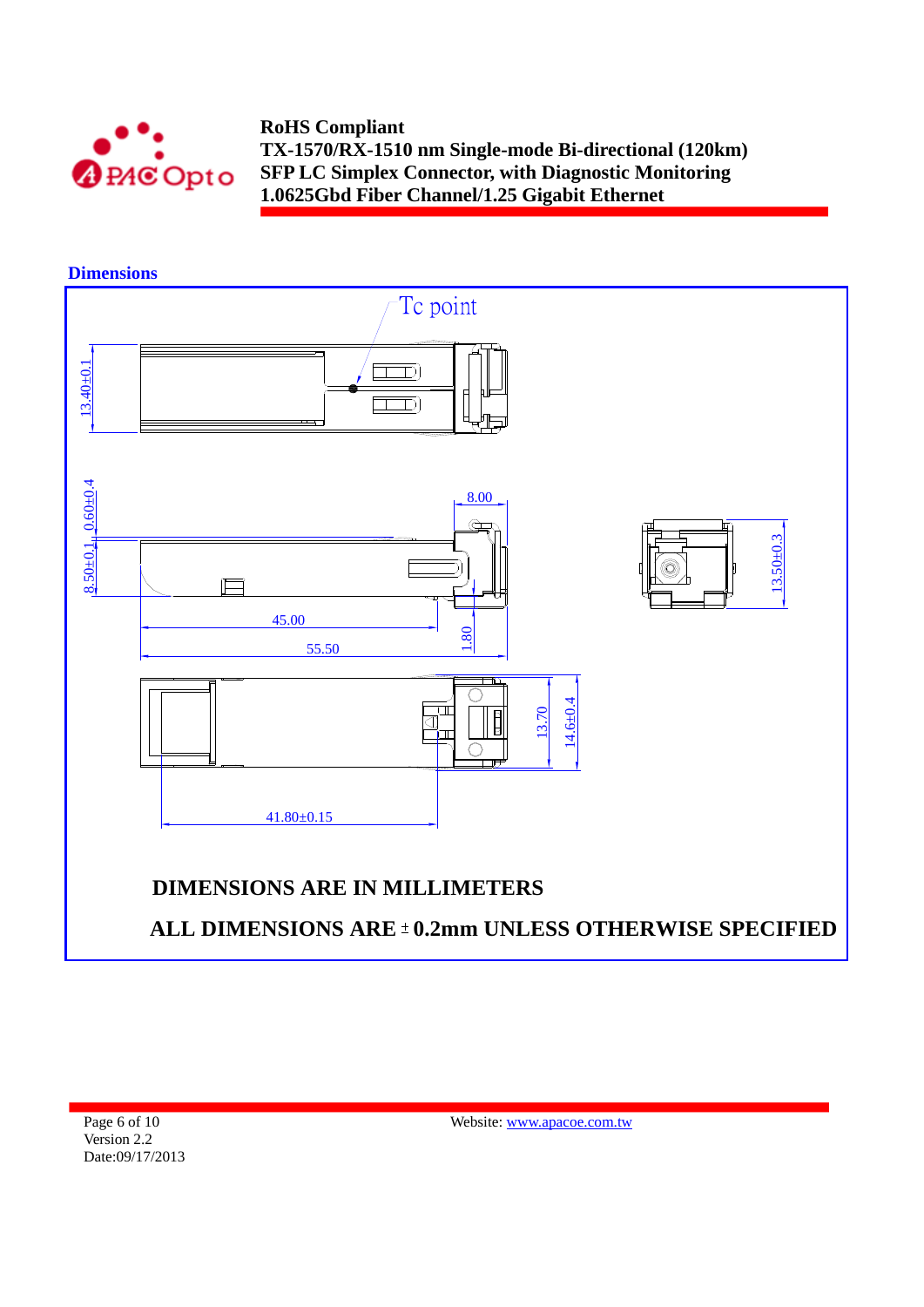

# **SFP host board mechanical layout**



Page 7 of 10 Version 2.2 Date:09/17/2013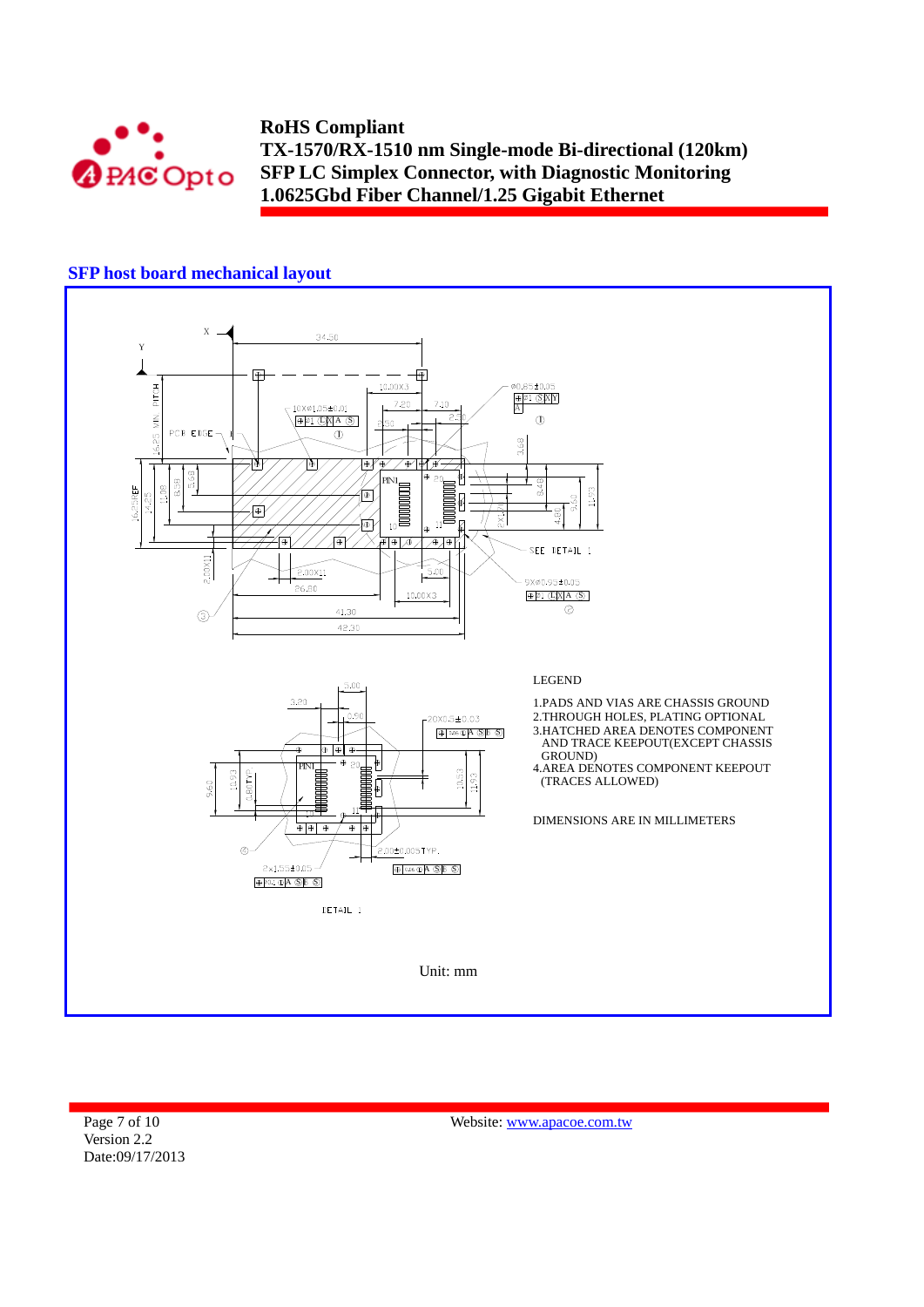

## **Assembly drawing**



Page 8 of 10 Version 2.2 Date:09/17/2013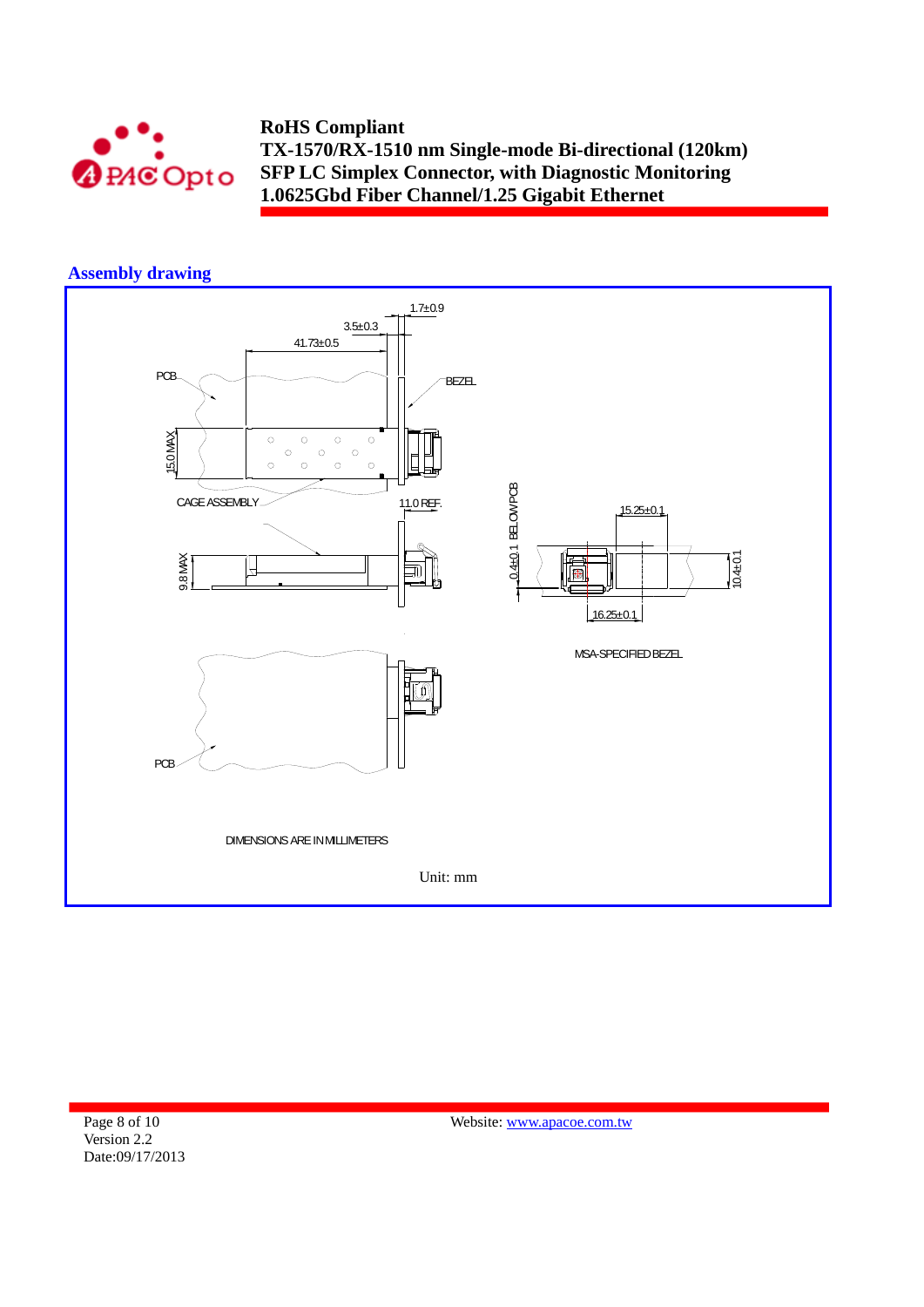

## **Pin Assignment**

Pin-Out



| Pin            | <b>Signal Name</b>      | <b>Description</b>                                |
|----------------|-------------------------|---------------------------------------------------|
| 1              | $T_{GND}$               | <b>Transmit Ground</b>                            |
| $\overline{c}$ | TX_FAULT                | <b>Transmit Fault</b>                             |
| 3              | TX_DISABLE              | <b>Transmit Disable</b>                           |
| 4              | $MOD_$ DEF(2)           | SDA Serial Data Signal                            |
| 5              | $MOD_$ <i>DEF</i> $(1)$ | <b>SCL Serial Clock Signal</b>                    |
| 6              | $MOD_$ $DEF (0)$        | <b>TTL</b> Low                                    |
| 7              | <b>RATE SELECT</b>      | Open Circuit                                      |
| 8              | $RX$ <sub>LOS</sub>     | Receiver Loss of Signal, TTL High, open collector |
| 9              | $R_{GND}$               | Receiver Ground                                   |
| 10             | $R_{GND}$               | Receiver Ground                                   |
| 11             | $R_{GND}$               | Receiver Ground                                   |
| 12             | $RX-$                   | Receive Data Bar, Differential PECL, ac coupled   |
| 13             | $RX+$                   | Receive Data, Differential PECL, ac coupled       |
| 14             | $R_{GND}$               | Receiver Ground                                   |
| 15             | $V_{CCR}$               | <b>Receiver Power Supply</b>                      |
| 16             | $V_{CCT}$               | <b>Transmitter Power Supply</b>                   |
| 17             | $T_{GND}$               | <b>Transmitter Ground</b>                         |
| 18             | $TX+$                   | Transmit Data, Differential PCEL, ac coupled      |
| 19             | $TX-$                   | Transmit Data Bar, Differential PCEL, ac coupled  |
| 20             | $T_{GND}$               | <b>Transmitter Ground</b>                         |

Page 9 of 10 Version 2.2 Date:09/17/2013